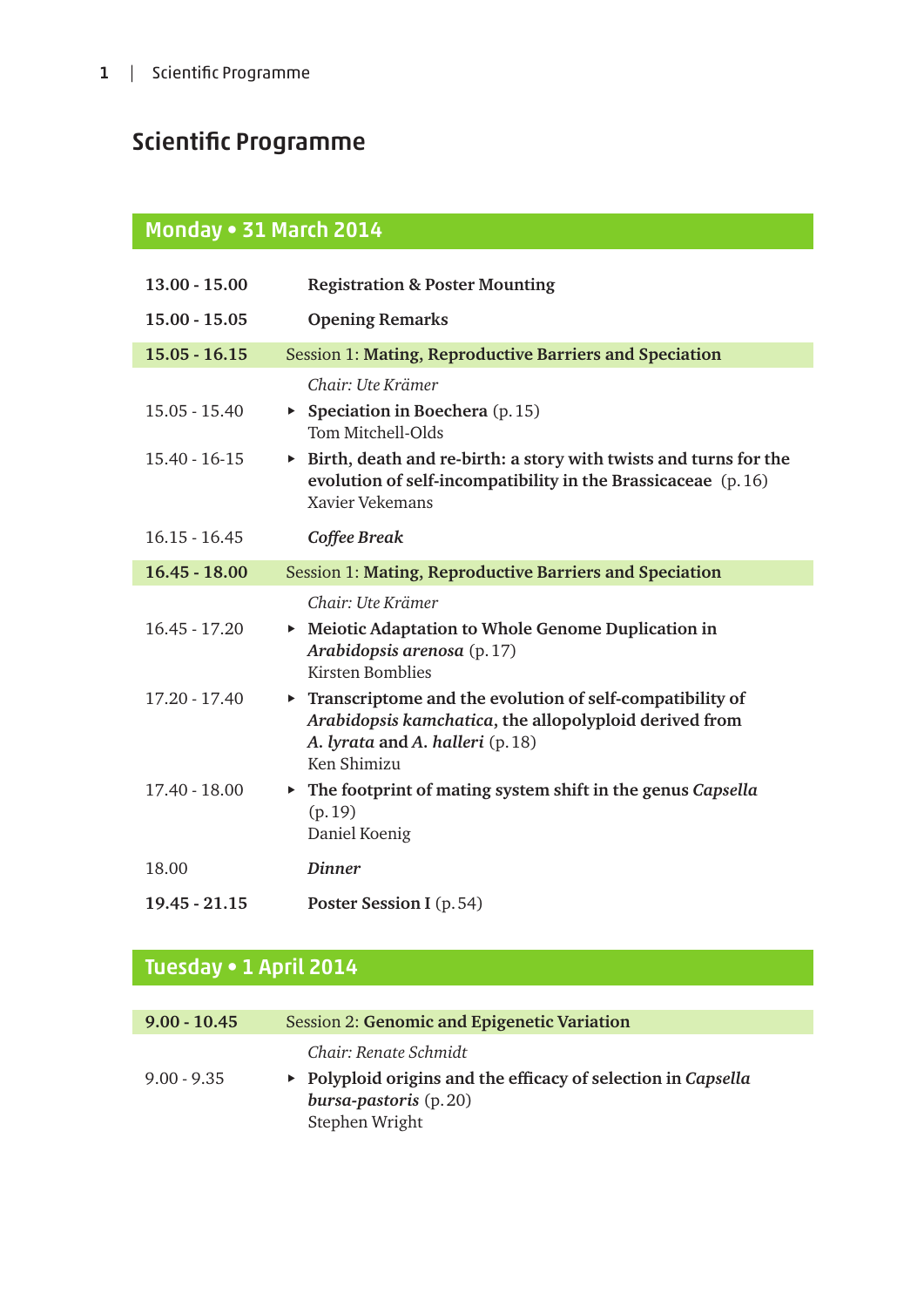| $9.35 - 10.10$  | $\triangleright$ Is maize genome size flexibility an important contributor of its<br>evolutionary history? (p.21)<br>Maud Tenaillon                      |
|-----------------|----------------------------------------------------------------------------------------------------------------------------------------------------------|
| $10.10 - 10.25$ | $\triangleright$ Recent progress in whole-genome assemblies of Brassicaceae<br>species $(p.22)$<br>Dino Jolic                                            |
| $10.25 - 10.45$ | $\triangleright$ Comparative analysis of transposable element silencing in<br>Arabidopsis lyrata and Arabidopsis thaliana (p.23)<br>Ales Pecinka         |
| $10.45 - 11.15$ | Coffee Break                                                                                                                                             |
| $11.15 - 13.00$ | <b>Session 2: Genomic and Epigenetic Variation</b>                                                                                                       |
|                 | Chair: Renate Schmidt                                                                                                                                    |
| $11.15 - 11.50$ | $\triangleright$ The function and evolution of DNA methylation in plants (p. 24)<br><b>Brandon Gaut</b>                                                  |
| $11.50 - 12.25$ | $\triangleright$ Origin and consequences of genetic and epigenetic variation in<br>Arabidopsis thaliana and its relatives (p. 25)<br>Detlef Weigel       |
| $12.25 - 13.00$ | $\triangleright$ Natural epigenetic quantitative trait loci in Arabidopsis (p. 26)<br><b>Frank Johannes</b>                                              |
| 13.00 - 14.30   | Lunch                                                                                                                                                    |
| 14.30 - 15.40   | Session 3: Adaptation to Abiotic Factors and Life History Traits                                                                                         |
|                 | Chair: Klaus Harter                                                                                                                                      |
| 14.30 - 15.05   | ▶ Phenological cuing: How it influences selection, genetic effects,<br>and phenotypic expression across the life cycle (p.27)<br>Kathleen Donohue        |
| 15.05 - 15.40   | $\triangleright$ Life history evolution within the Brassicaceae (p. 28)<br>Maria Albani                                                                  |
| 15.40 - 16.00   | Coffee Break                                                                                                                                             |
| $16.00 - 17.15$ | Poster Session II (p. 54)                                                                                                                                |
| $17.15 - 18.10$ | Session 3: Adaptation to Abiotic Factors and Life History Traits                                                                                         |
|                 | Chair: Klaus Harter                                                                                                                                      |
| $17.15 - 17.50$ | Effect of mating systems on adaptation and persistence in chan-<br>ging environments: theoretical predictions (p.29)<br>Ophélie Ronce                    |
| $17.50 - 18.10$ | • Muller's ratchet leads to genome-wide accumulation of deleteri-<br>ous mutations in apomictic lineages of Boechera spatifolia<br>(p.30)<br>John Lovell |
| 18.10           | <b>Dinner</b>                                                                                                                                            |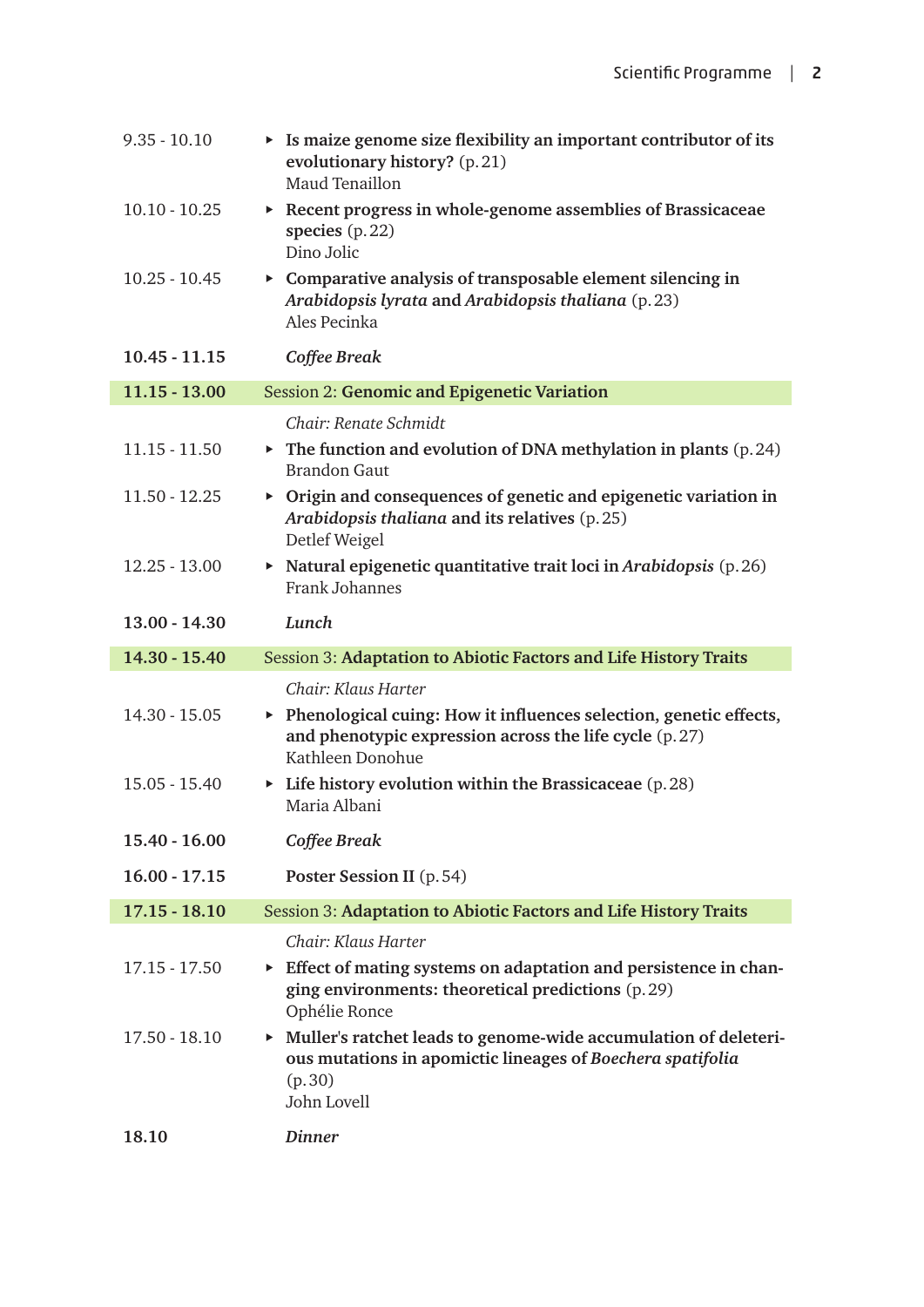| $19.45 - 21.15$ | Session 3: Adaptation to Abiotic Factors and Life History Traits                                                                                                                        |
|-----------------|-----------------------------------------------------------------------------------------------------------------------------------------------------------------------------------------|
|                 | Chair: Klaus Harter                                                                                                                                                                     |
| 19.45 - 20.20   | • Can plants adapt to climate change? $(p.31)$<br>Katja Tielbörger                                                                                                                      |
| $20.20 - 20.55$ | • Comparative transcriptome atlases reveal altered gene expressi-<br>on modules between closely related dicotyledon C3 and C4 plant<br>species $(p.32)$<br>Andreas Weber                |
| $20.55 - 21.15$ | $\triangleright$ The Rorippa genus of the Brassicaceae family provides an inte-<br>resting model system for research on flooding and low-oxygen<br>stress $(p.33)$<br>Angelika Mustroph |

## Wednesday • 2 April 2014

| $9.00 - 10.45$  | Session 3: Adaptation to Abiotic Factors and Life History Traits                                                                                                     |
|-----------------|----------------------------------------------------------------------------------------------------------------------------------------------------------------------|
|                 | Chair: Andrew Hudson                                                                                                                                                 |
| $9.00 - 9.35$   | Genetic Analysis of Parallel Local Adaptation to Serpentine and<br>Mine Soils in Mimulus (p.34)<br>John Willis                                                       |
| $9.35 - 9.55$   | • Metal hyperaccumulation and hypertolerance in Arabidopsis<br>halleri (p.35)<br>Ricardo Stein                                                                       |
|                 | <b>Session 4: Functions of Alleles Underlying Plant Adaptations</b>                                                                                                  |
|                 | Chair: Andrew Hudson                                                                                                                                                 |
| $9.55 - 10.30$  | $\triangleright$ The evolution of petal cellular differentiation and pollinator<br>attraction (p.36)<br><b>Beverly Glover</b>                                        |
| $10.30 - 10.45$ | • Molecular-genetic analysis of trade offs between vegetative<br>growth and flowering in natural populations of perennial Arabis<br>alpina $(p.37)$<br>Stefan Wötzel |
| $10.45 - 11.15$ | Coffee Break                                                                                                                                                         |
| $11.15 - 12.45$ | <b>Session 4: Functions of Alleles Underlying Plant Adaptations</b>                                                                                                  |
| $11.15 - 11.50$ | Chair: Andrew Hudson<br>Analysis of cis-regulatory divergence in the Arabidopsis genus<br>(p.38)<br>Juliette de Meaux                                                |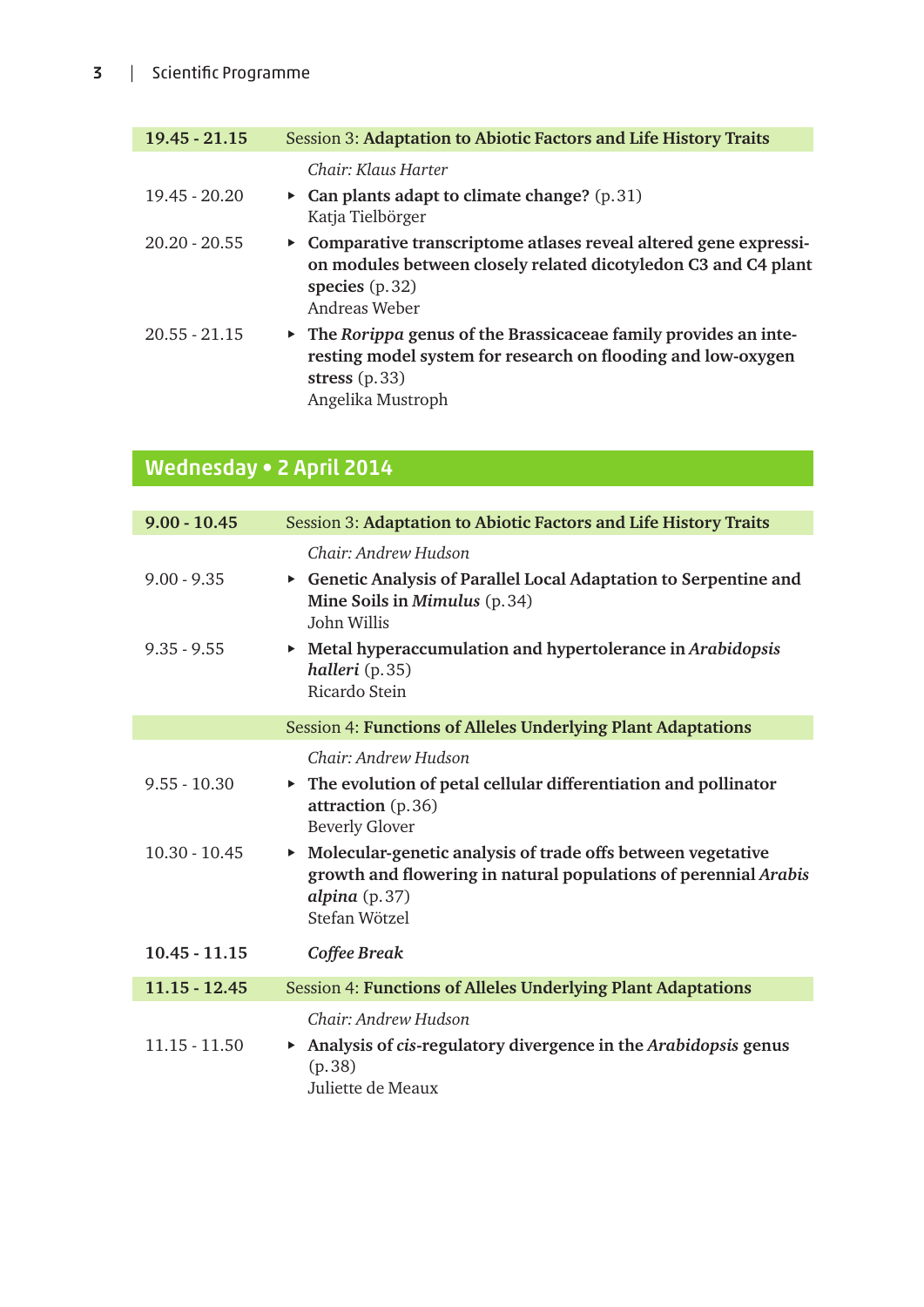| $11.50 - 12.05$ | Comparative expression analysis of $Bsister$ genes in Brassicaceae<br>sensu lato reveals that the evolution of B <sub>sister</sub> gene regulation<br>moves along the fast lane (p.39)<br>Amey Bhide |
|-----------------|------------------------------------------------------------------------------------------------------------------------------------------------------------------------------------------------------|
| $12.05 - 12.25$ | • GORDITA-like developmental control genes evolve in Brassicace-<br>ae under relaxed purifying selection in a twilight zone of non-,<br>sub- and neo-functionalization (p. 40)<br>Andrea Hoffmeier   |
| $12.25 - 12.45$ | Evolution of the selfing syndrome in the genus Capsella<br>(p.41)<br><b>Adrien Sicard</b>                                                                                                            |
| $12.45 - 13.00$ | <b>Conference Photo</b>                                                                                                                                                                              |
| $13.00 - 14.15$ | Lunch                                                                                                                                                                                                |
| $14.15 - 16.05$ | <b>Session 5: Population Genetics and Evolutionary Ecology</b>                                                                                                                                       |
|                 | Chair: Juliette de Meaux                                                                                                                                                                             |
| $14.15 - 14.50$ | $\triangleright$ DNA methylation variation in Arabidopsis has a genetic basis<br>and appears to be involved in local adaptation (p. 42)<br><b>Magnus Nordborg</b>                                    |
| 14.50 - 15.25   | Evolutionary genomics of wild tomatoes $(p.43)$<br>Laura Rose                                                                                                                                        |
| $15.25 - 15.45$ | $\triangleright$ Invasive success and the evolution of enhanced weaponry<br>(p.44)<br>Michal Gruntman                                                                                                |
| $15.45 - 16.05$ | $\triangleright$ Differentiation and adaptation in the range expanding invasive<br>plant Rorippa austriaca (p. 45)<br>Mirka Macel                                                                    |
| $16.05 - 16.30$ | Coffee Break                                                                                                                                                                                         |
|                 | 16.30 - 18.20 Session 5: Population Genetics and Evolutionary Ecology                                                                                                                                |
|                 | Chair: Juliette de Meaux                                                                                                                                                                             |
| $16.30 - 17.05$ | $\triangleright$ Natural selection on photoperiodic reactions in Arabidopsis<br>$lyrata$ (p. 46)<br>Outi Savolainen                                                                                  |
| $17.05 - 17.40$ | Edaphic adaptation in Arabidopsis: A genomic perspective on<br>the calcicole-calcifuge problem (p. 47)<br>Alex Widmer                                                                                |
| 17.40 - 18.00   | ▶ Population and Adaptive History of Arabidopsis in the Cape Ver-<br>de Islands (p. 48)<br>Angela Hancock                                                                                            |